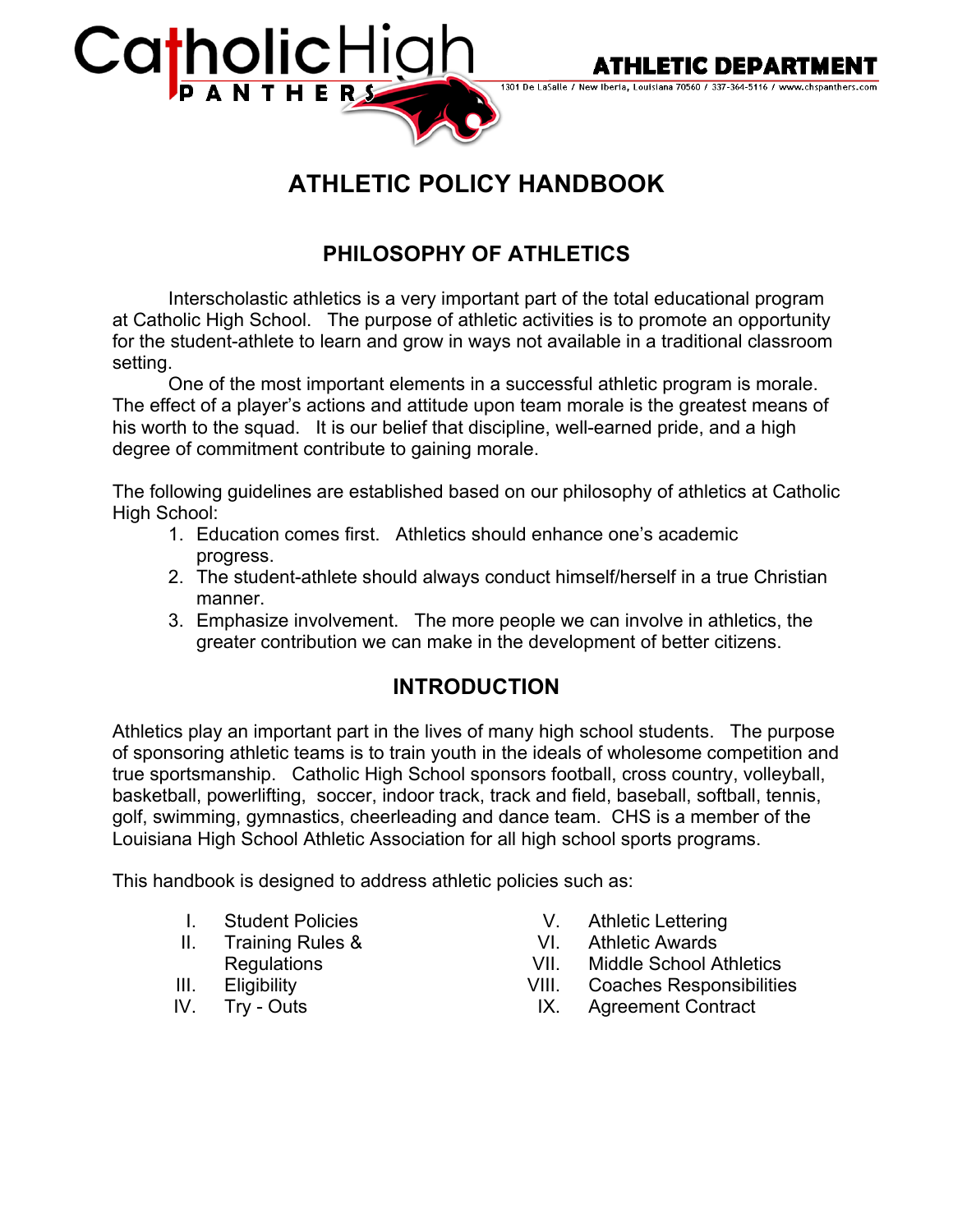## **I. ATHLETIC DEPARTMENT STUDENT POLICIES**

- 1. Students and/or parents who have a concern regarding decisions made by a coach should adhere to the following chain of command: (1) Coach of Team (2) Head Varsity Coach of Team (3) Athletic Director (4) Principal.
- 2. Education is first. This MUST be stressed at all times. All athletes must meet scholastic requirements as outlined by LHSAA and the CHS Student Handbook.
- 3. Discipline is a prime factor in any athlete's success off the field, on the field, in the locker rooms, on trips, and in school.
- 4. Athletes must realize that while they have the privilege to be an athlete with that privilege comes responsibility. CHS athletes are expected to set an example for the rest of the student body regarding behavior and cooperation.
- 5. An out of school suspension from school will result in the student-athlete not being allowed to participate in practice and the next scheduled athletic competition.
- 6. Athletes are required to attend all practices and games unless authorized by the coach or administration. Unauthorized absences from practice or game will result in coaches' disciplinary action based on their team rules.
- 7. Injuries of any kind must be reported to the coaching staff. This should be done before visiting a doctor except in an emergency. Athletes who have the school's supplemental insurance policy are responsible for filling out an accident report within 24 hours from time of accident. The athlete must turn in report to Catholic High before an insurance claim will be submitted to insurance company. An injured player will not be able to participate in any practices or games until the Head Coach or Athletic Director receives written proof from doctor stating that player has been cleared.
- 8. A player removed from the squad for disciplinary reasons or who quits will not be able to go out for any other sport until the sport he/she was removed from or quit is completely finished. Any extenuating circumstances will be ruled on by the Athletic Director.
- 9. There will be no foul or profane language at any time sportsmanship is a "must" for all athletes. At no time is a player to argue with an official or show disapproval of a call by throwing a bat, jumping up and down, slapping a chair, or so on. A player is NEVER allowed to leave the bench and go on to the playing field or court to join a scuffle. Such offenses are serious and will be handled accordingly.
- 10.Loyalty is a "must" item for all athletes. This includes loyalty to players, teachers, coaches, and our school. Any complaints should be referred to the coach. (see #17)
- 11.No one should be allowed in any athletic facilities without being supervised by a coach or faculty member.
- 12. Athletes will not be allowed to ride home from any away events with parents without the permission of the head coach.
- 13. Lock up all valuables every day.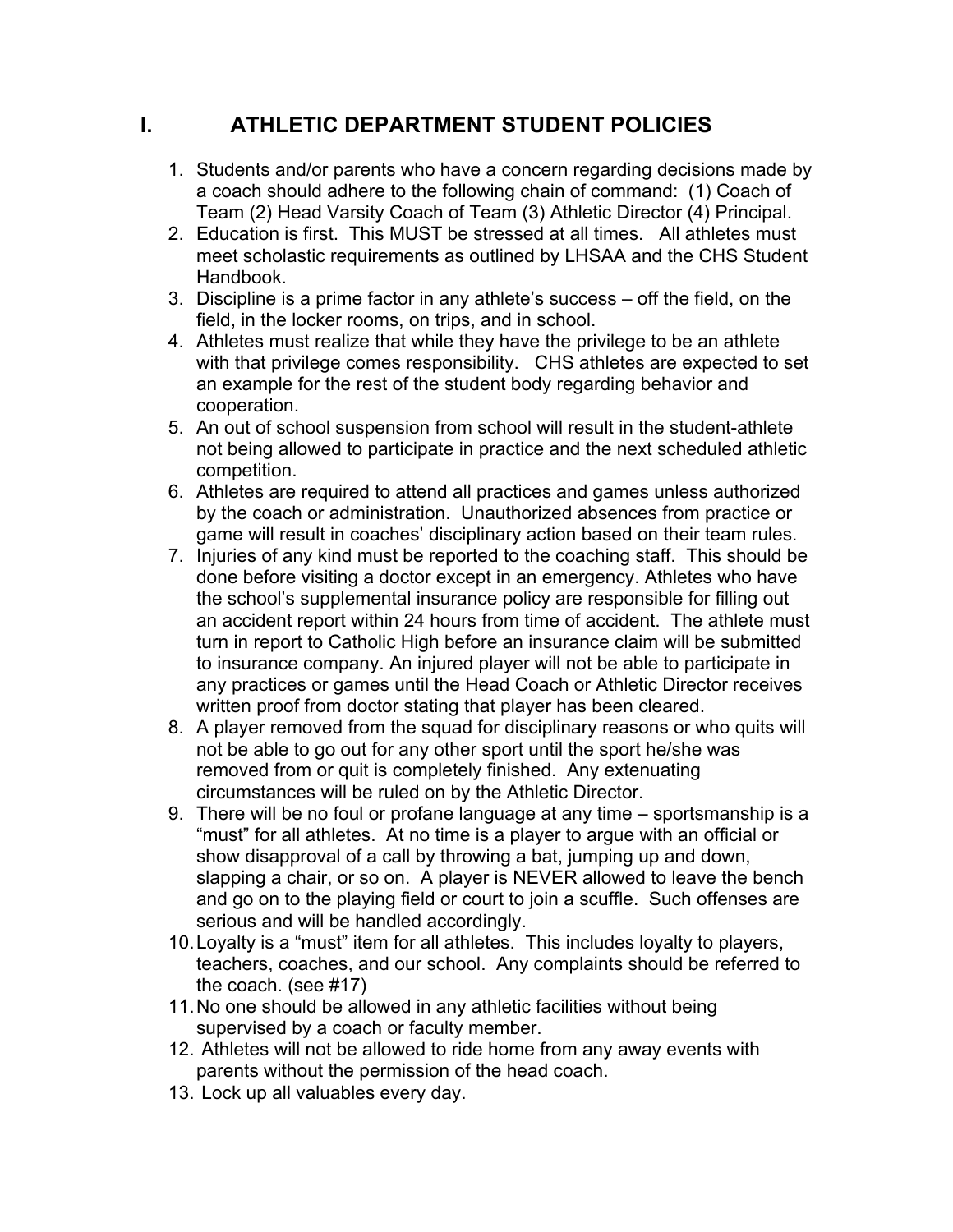- 14.Anything not covered in the Athletic Department Policies Handbook will be left to the judgment of the Athletic Director and the Principal.
- 15. Each athlete is required to pay a \$75.00 athletic fee per sport that he/she participates in and a \$125.00 athletic fee for participation in football. Athletes in Middle school pay \$65 and for football \$115. This fee is nonrefundable.
- 16. All athletes' grades will be monitored at every grading period by the head coach of each sport. Once an athlete falls below "C" average, the coach will monitor that student weekly. Disciplinary action by the coach may result.
- 17.Any negative rhetoric from an athlete said publicly or posted on social media will be met with severe disciplinary action not limited to being removed from the sport that the individual is participating.
- 18.Athletic PE is a requirement for all athletes participating in football, volleyball, basketball, baseball and softball. Only the CHS counselor may mandate otherwise due to a graduation issue.

## **II. TRAINING RULES AND REGULATIONS**

## **Smoking, Alcohol, Drugs**

### **First Offense:**

A first offense will result in competition suspension and further disciplinary action administered by the respective head coach and will be appropriate for the seriousness of the offense.

### **Second Offense:**

A second offense will result in being suspended from the team for the remainder of the season.

### **Third Offense:**

A third offense will result in the athlete being suspended from all sports for 365 days.

## **TRAINING RULES ARE IN EFFECT 365 DAYS A YEAR**

All training regulations go into effect the first day the final roster is made for each sport. At all times, school policy supersedes athletic policy.

### **EACH SPORT MAY HAVE TEAM SPECIFIC RULES. THESE RULES WILL BE DISTRIBUTED BY THE HEAD COACH OF THE TEAM.**

## **III. ELIGIBILITY**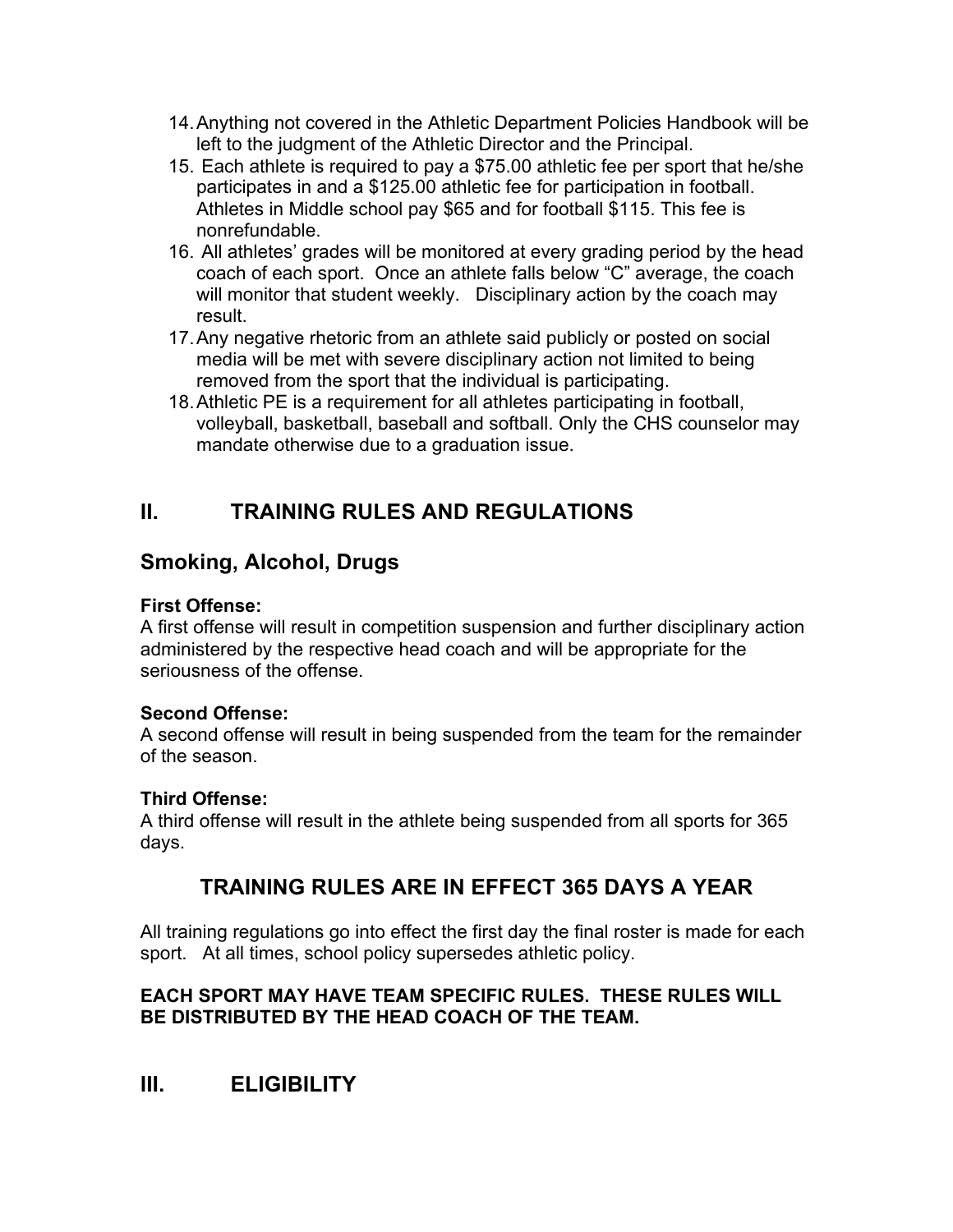To be eligible for high school athletic competition you must:

- 1. Meet the standards set forth by LHSAA regarding enrollment, age, and scholastic requirements.
- 2. Have passed 6 LHSAA approved high school subjects with a minimum "C" average. By the end of the first semester, a student must have passed at least 6 subjects that count toward graduation and earned a "C" average in all subjects pursued in order to be eligible for interscholastic athletic participation for the second semester. At the end of the school year and/or prior to the start of the next school year, the grades of the student-athlete will be evaluated again for eligibility purposes. At that time a student must have passed at least 6 subjects that count toward graduation and must have earned at least a "C" average in all subjects taken during the school year.
- 3. Individuals who earn a "C" average will be put on an academic watch list. Each head coach will monitor his or her athletes' progress weekly. If the athlete does not show improvement, the coach can suspend the athlete until academic improvement is shown (coaches' discretion).
- 4. Meet the requirements of the LHSAA transfer rule.
- 5. Have passed (current year) an LHSAA physical examination by a qualified physician.
- 6. Not take part in any branch of athletics not sponsored by the school while student-athlete is a member of a school team in that same sport.

Student athletes who compete interscholastically must meet eligibility requirements.

Middle School athletes must also follow league rules towards age and CHS eligibility requirements.

## **IV. ATHLETIC TRY-OUTS**

One of the most important elements in a successful athletic program is student involvement. The more people involved in athletics, the more morale and pride we will have within the student body. All students are encouraged to try-out, and each will be given a fair chance to make the team. We will have junior varsity and freshman programs when enough participation warrants.

In taking on this difficult task, the coaches will follow the guidelines below:

- 1. Have a meeting to inform students of the following:
	- a. Time and place of try-outs
	- b. Criteria on which the athlete will be evaluated
- 2. Evaluate athletes for a minimum of 2 days.
- 3. Meet with athletes or post the list of who made the team.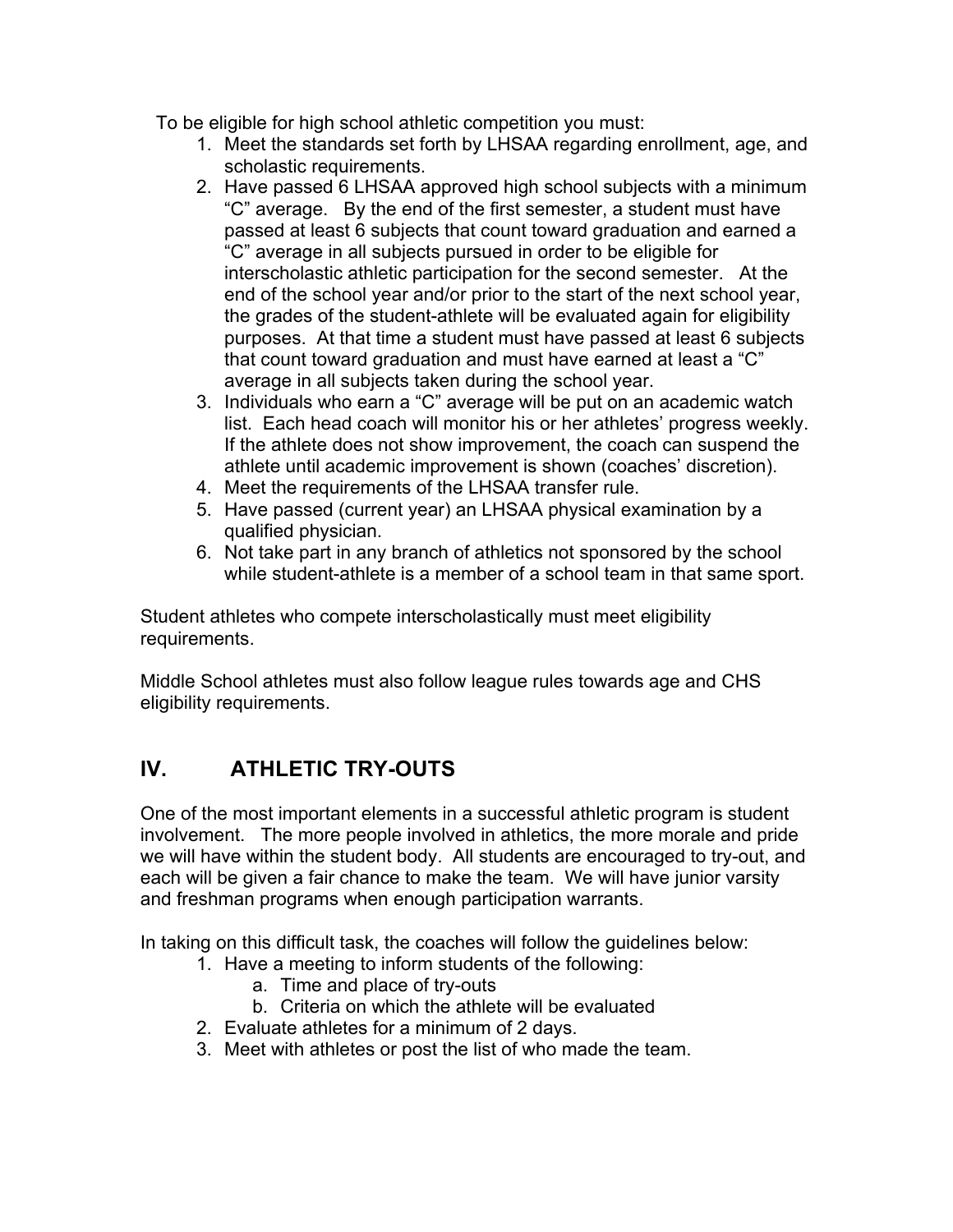Middle School students may try-out for a varsity sport with the coach's approval. If they do not make the varsity, they may play a junior high sport, but not be a junior varsity player. Exceptions are made only if there are not enough players to field a team. This must be approved by the Athletic Director and Principal. Sports that have tryouts more than two months before the opening of that sports season will ha a "second tryout" for possible new players. Any player who made the team in the previous tryout does not have to try out again.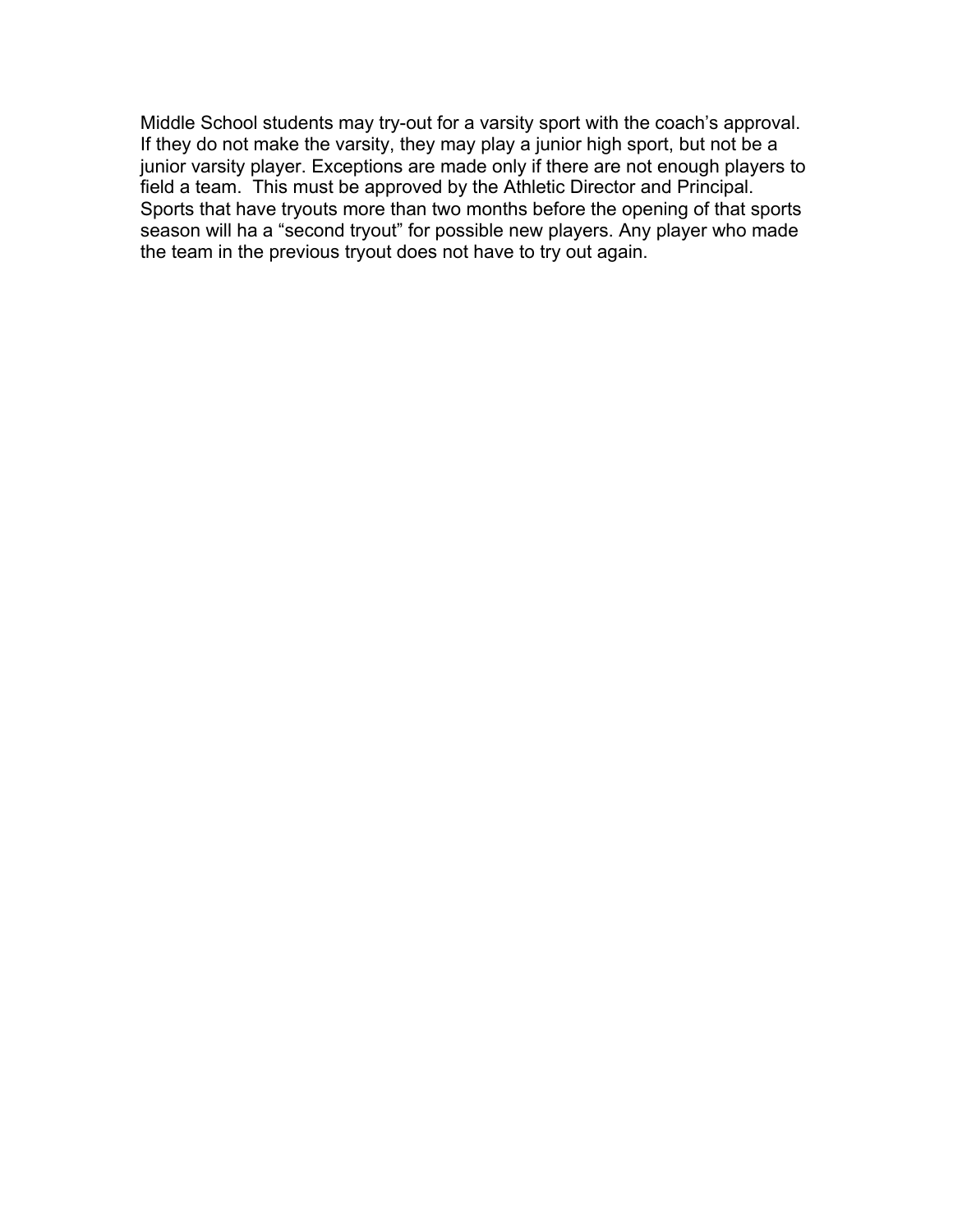## **Varsity Athletics**

## **V. Lettering Criteria**

### **General Requirements**

All Catholic High students will be given the opportunity to earn a letter jacket either by participation in a single sport or a combination of sports. The following system will enable students (including managers, trainers, statisticians, and student video camera operators) to be rewarded for their loyalty and hard work during their entire high school career as well as for their athletic ability in various sports.

### **Certificate of Participation**

Students may earn a **Certificate of Participation** by being a member of a team for an entire season. They must adhere to all team rules and regulations including academic requirements, LHSAA rules, training rules, practice requirements, and any other requirements established by the head coach of that particular sport.

• Two Certificates of Participation in any one sport sponsored by CHS will be considered the same value as a varsity letter. Lettermen's jackets will be awarded during the junior or senior year to those students who qualified.

## **Varsity Letter Requirements for Team Sports**

Catholic High School students may earn a varsity letter in any sport by meeting the following criteria.

### **Baseball**

Any member of the Varsity Baseball Team may earn a varsity letter by being a member of the team for an entire season. They must adhere to all team rules and regulations, including academic requirements, LHSAA rules, training rules, practice requirements, and any other requirements established by the head coach.

- In addition, a member must participate in at least 50% of the scheduled contests for the entire season to be eligible for a varsity letter.
- Participation in this sport will include activities such as pinch runner, pinch hitter, bull pen catcher, and other contributions as defined by the head coach.
- Relief pitchers are an exception. Any pitcher with 4 or more decisions shall letter.
- Managers may letter after one season if they perform their duties.
- Statisticians must participate 1 year before they can letter.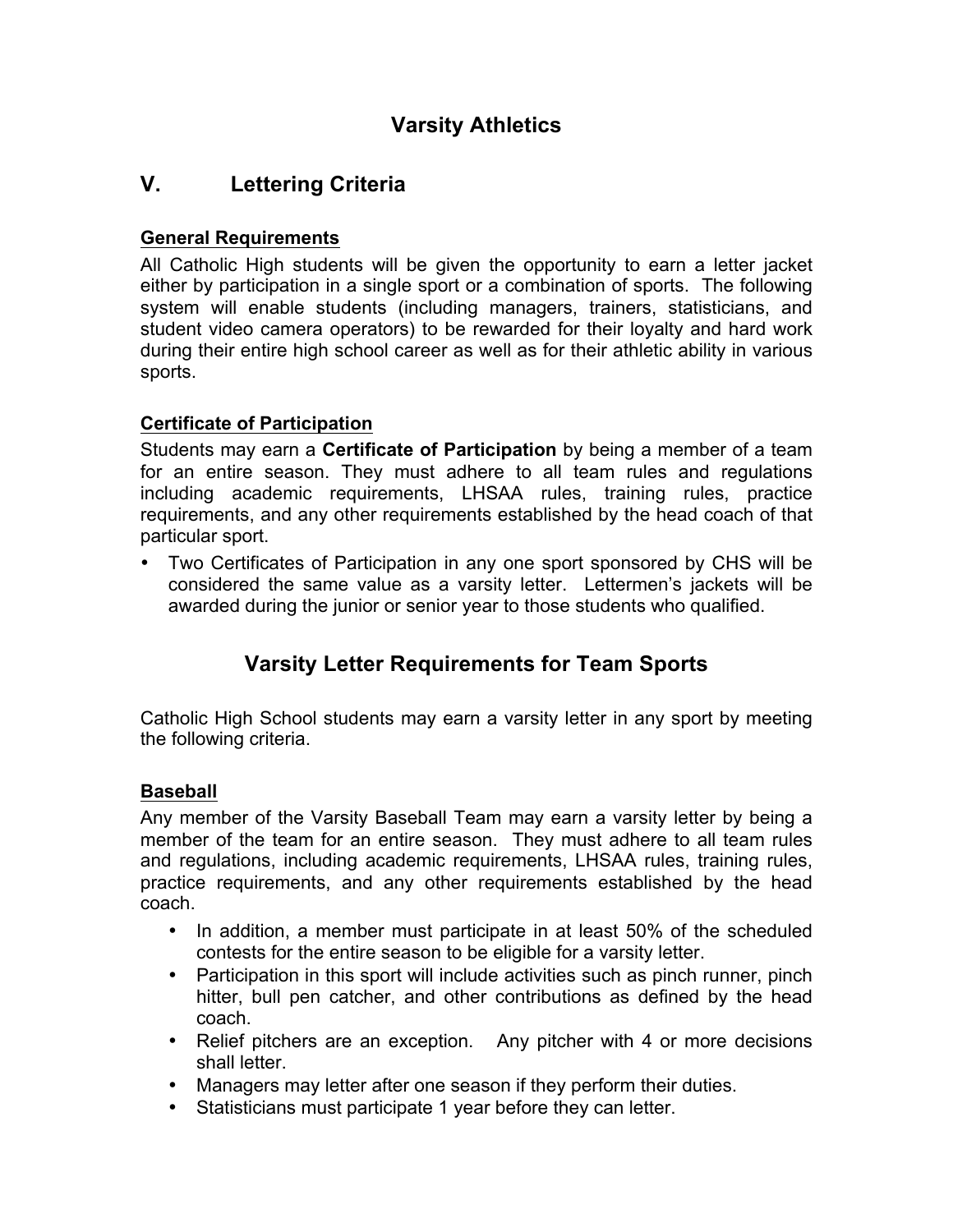### **Basketball**

Any member of the Varsity Basketball Team may earn a varsity letter by being a member of the team for an entire season. They must adhere to all team rules and regulations including academic requirements, LHSAA rules, training rules, practice requirements, and any other requirements established by the head coach.

- In addition, a member must participate in at least 50% of the scheduled contests for the entire season to be eligible for a varsity letter. Coach's discretion can be used in determining who letters.
- Managers/Statisticians may letter after one season if they perform their duties.

#### **Cheerleading**

Any high school member of the Varsity Cheerleading Squad may earn a varsity letter by being a member of the squad for an entire season. Squad members must adhere to all team rules and regulations, academic requirements, training rules, practice requirements, and any other requirements established by the cheerleader moderator.

- In addition to meeting the normal requirements as established by the moderator, members must attend summer camp to earn a varsity letter.
- Candidates for a letter in cheerleading must be on the varsity squad and at least a sophomore. In order to earn a letter, the cheerleader must be on the varsity squad for one year and have been member of the varsity, middle school, and/or junior varsity squads for two consecutive years.

#### **Cross Country**

Any member of the Cross Country Team may earn a varsity letter by being a member of the team for an entire season. They must adhere to all team rules and regulations, including academic requirements, LHSAA rules, training rules, practice requirements, and any other requirements established by the head coach.

- In addition, a member must participate at the varsity level in at least 50% of the scheduled contests for the entire season with more weight given to scoring in the district, regional, or state meet to earn a varsity letter.
- Managers may letter after 2 seasons if they perform their duties.
- Statisticians must participate 2 years before they can letter.

#### **Dance Team**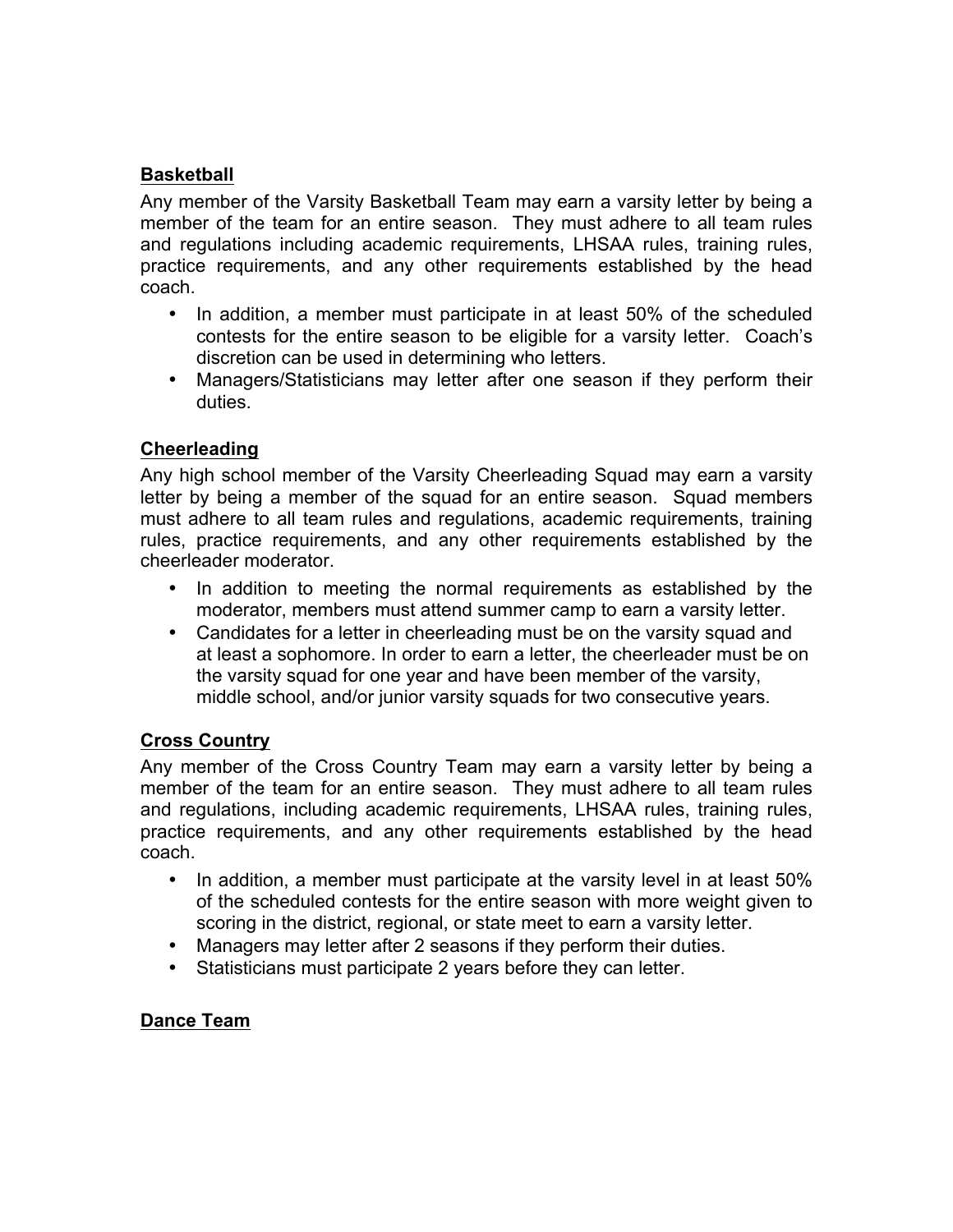Any member of the Dance Team may earn a varsity letter by being a member of the team for the entire season. They must adhere to all team rules and regulations, including academic requirements, training rules, practice requirements, and any other special requirements established by the dance team moderator.

- Dance team activities for lettering consideration shall run from June to April.
- In addition to meeting the normal requirements as established by the moderator, members must attend summer camp and participate in national competition to earn a Varsity Dance Team letter.

### **Football**

Any member of the Varsity Football Team may earn a varsity letter by being a member of the team for an entire season. They must adhere to all team rules and regulations, including academic requirements, LHSAA rules, training rules, practice requirements, and any other requirements established by the head coach.

- In addition, a member must participate in at least 50% of the scheduled contests for the entire season to be eligible for a varsity letter.
- Managers and Statisticians may letter after one season if they perform their duties.

### **Golf**

Any member of the Varsity Golf Team may earn a varsity letter by being a member of the team for an entire season. They must adhere to all team rules and regulations, including academic requirements, LHSAA rules, training rules, practice requirements, and any other requirements established by the head coach.

- In addition, a member must participate in at least 50% of the matches or the district, regional, state championships to be eligible for a varsity letter.
- All members who have met the general criteria will receive a varsity letter if the team wins the state championship.
- Coach's discretion can be used in determining lettering requirements.

### **Gymnastics**

Any member of the Gymnastics Team may earn a letter by being a member of the team for an entire season. They must adhere to all rules and regulations, including academic requirements, LHSAA rules, training rules, practice requirements, and any other requirements established by the head coach.

- In addition, a member must participate in the State Gymnastics Meet to be eligible for a varsity letter.
- All members who have met the general criteria will receive a varsity letter if the team wins the state championship.
- Coach's discretion can be used in lettering athletes.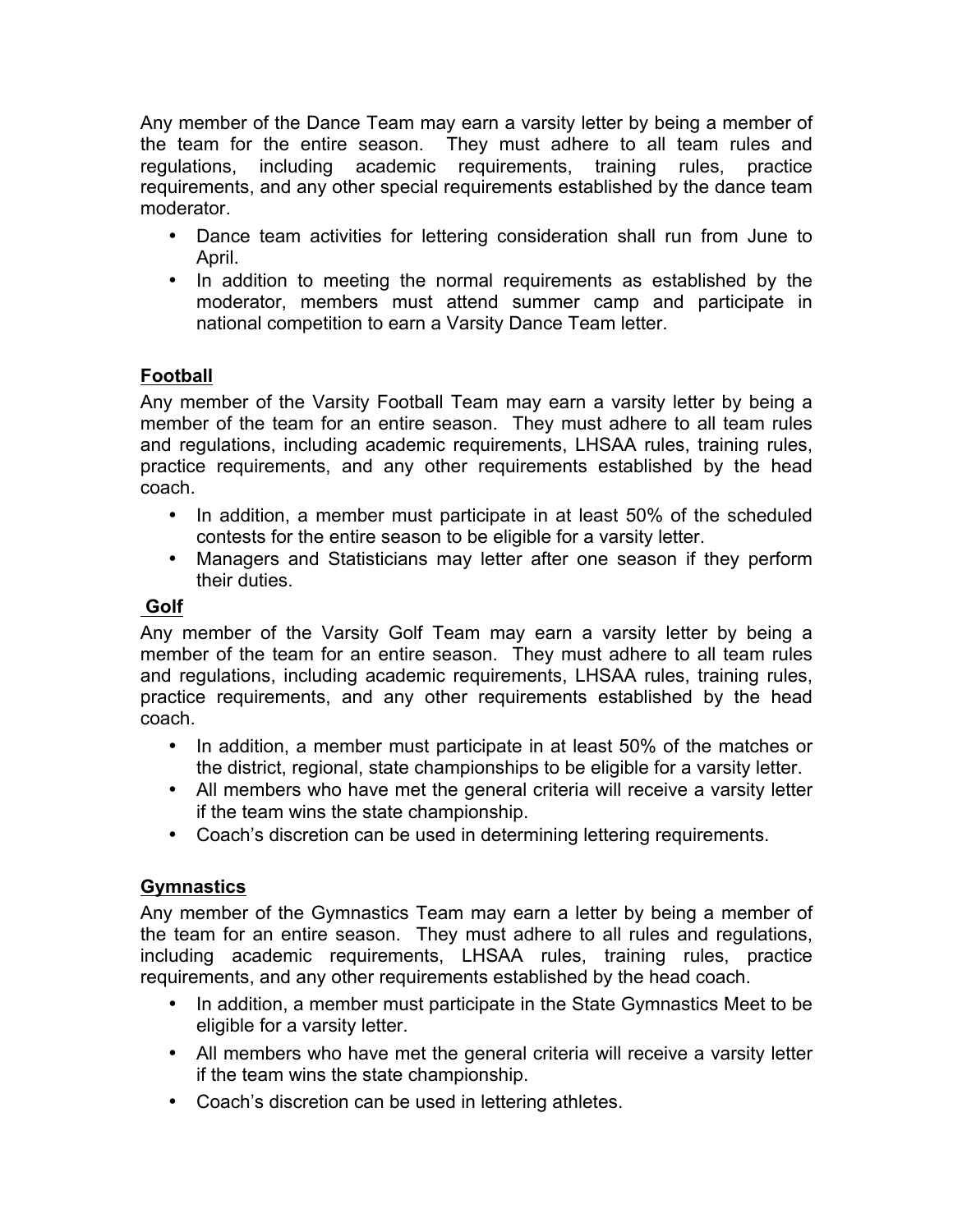#### **Indoor Track**

Any member of the Indoor Track Team may earn a letter by being a member of the team for an entire season. They must adhere to all rules and regulations, including academic requirements, LHSAA rules, training rules, practice requirements, and any other requirements established by the head coach.

- In addition, a member must participate in the State Indoor Track Meet to be eligible for a varsity letter.
- All members who have met the general criteria will receive a varsity letter if the team wins the state championship.
- Coach's discretion can be used in lettering athletes.

#### **Soccer**

Any member of the Varsity Soccer Team may earn a varsity letter by being a member of the team for an entire season. They must adhere to all team rules and regulations, including academic requirements established by the head coach.

- In addition, a member must participate in at least 50% of the scheduled contests for the entire season to be eligible for a varsity letter.
- Managers may letter after one season if they perform their duties.
- Statisticians must participate 2 years before they can letter.
- Coach's discretion can be used in determining lettering requirements.

#### **Softball**

Any member of the Varsity Softball Team may earn a varsity letter by being a member of the team for an entire season. They must adhere to all team rules and regulations, including academic requirements, LHSAA rules, training rules, practice requirements, and any other requirements established by the head coach.

- In addition, a member must participate in at least 50% of the scheduled contests for the entire season to be eligible for a varsity letter.
- Participation in this sport will include activities such as pinch runner, pinch hitter, bullpen catcher, and other contributions as defined by the head coach.
- Relief pitchers are an exception. Any pitcher with 4 or more decisions shall letter.
- Varsity managers and statisticians may letter after one season if they perform their duties.
- Coach's discretion can be used in lettering athletes.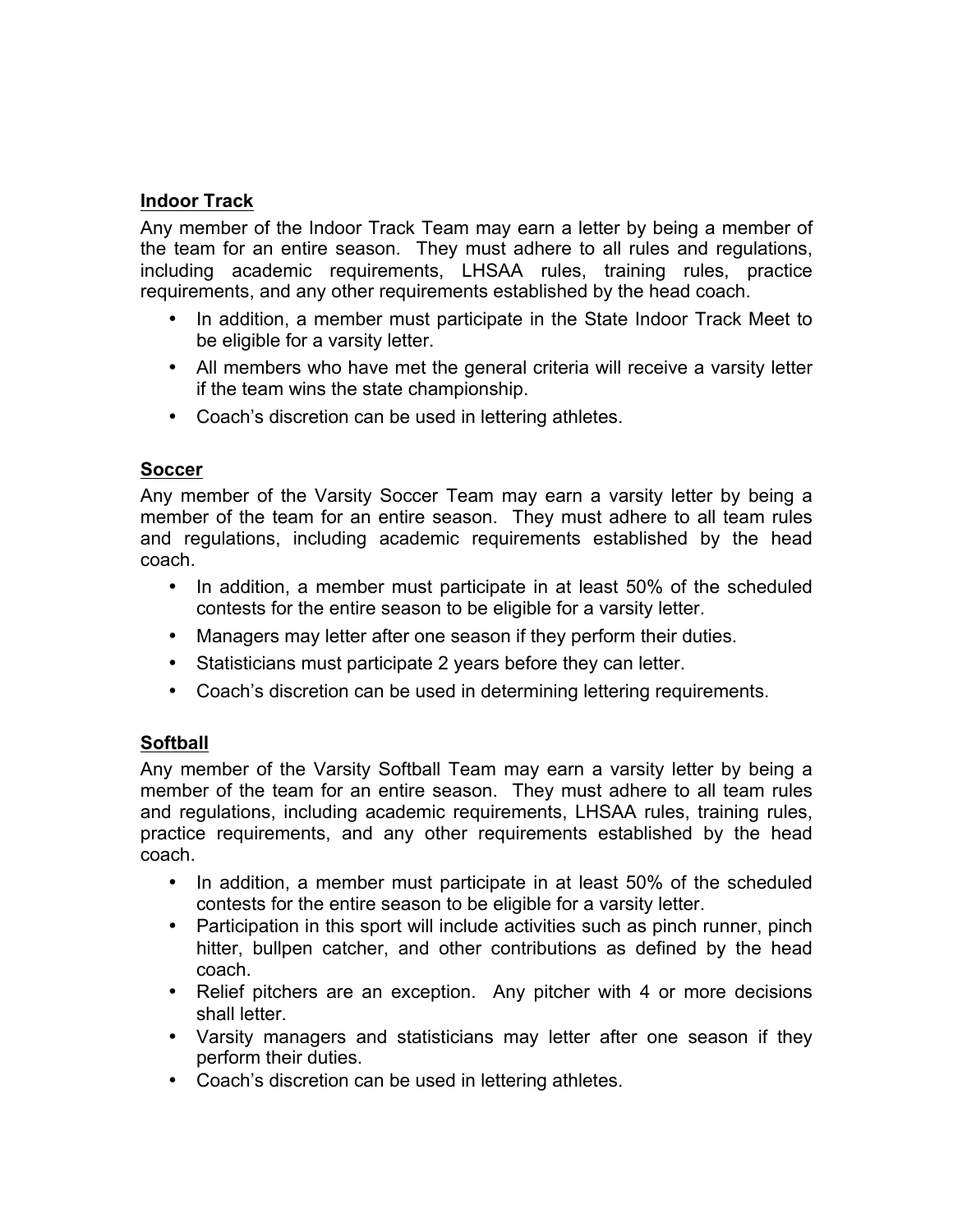#### **Swimming**

Any member of the Swim Team may earn a letter by being a member of the team for an entire season. They must adhere to all rules and regulations, including academic requirements, LHSAA rules, training rules, practice requirements, and any other requirements established by the head coach.

- In addition, a member must participate in at least 50% of the scheduled swim meets and participate in the State Swim Meet to be eligible for a varsity letter.
- All members who have met the general criteria will receive a varsity letter if the team wins the state championship.
- Coach's discretion can be used in lettering athletes.

#### **Tennis**

Any member of the Varsity Tennis Team may earn a varsity letter by being a member of the team for an entire season. They must adhere to all team rules and regulations, including academic requirements, LHSAA rules, training rules, practice requirements, and any other requirements established by the head coach.

- In addition, a member must participate in at least 50% of the matches during the season and participate in the district, regional, and state meet to be eligible for a varsity letter.
- All members who have met the general criteria will receive a varsity letter if the team wins the state championship.
- Coach's discretion can be used in lettering athletes.

#### **Track and Field**

Any member of the Varsity Track Team may earn a varsity letter by being a member of the team for an entire season. They must adhere to all team rules and regulations, including academic requirements, LHSAA rules, training rules, practice requirements, and any other requirements established by the head coach.

- In addition, a member must participate in at least 50% of the scheduled varsity contests for the entire season with more weight given to scoring in the district, regional, or state meet to earn a varsity letter.
- Managers may letter after 2 seasons if they perform their duties.
- Statisticians must participate 2 years before they can letter.
- Coach's discretion can be used in lettering athletes.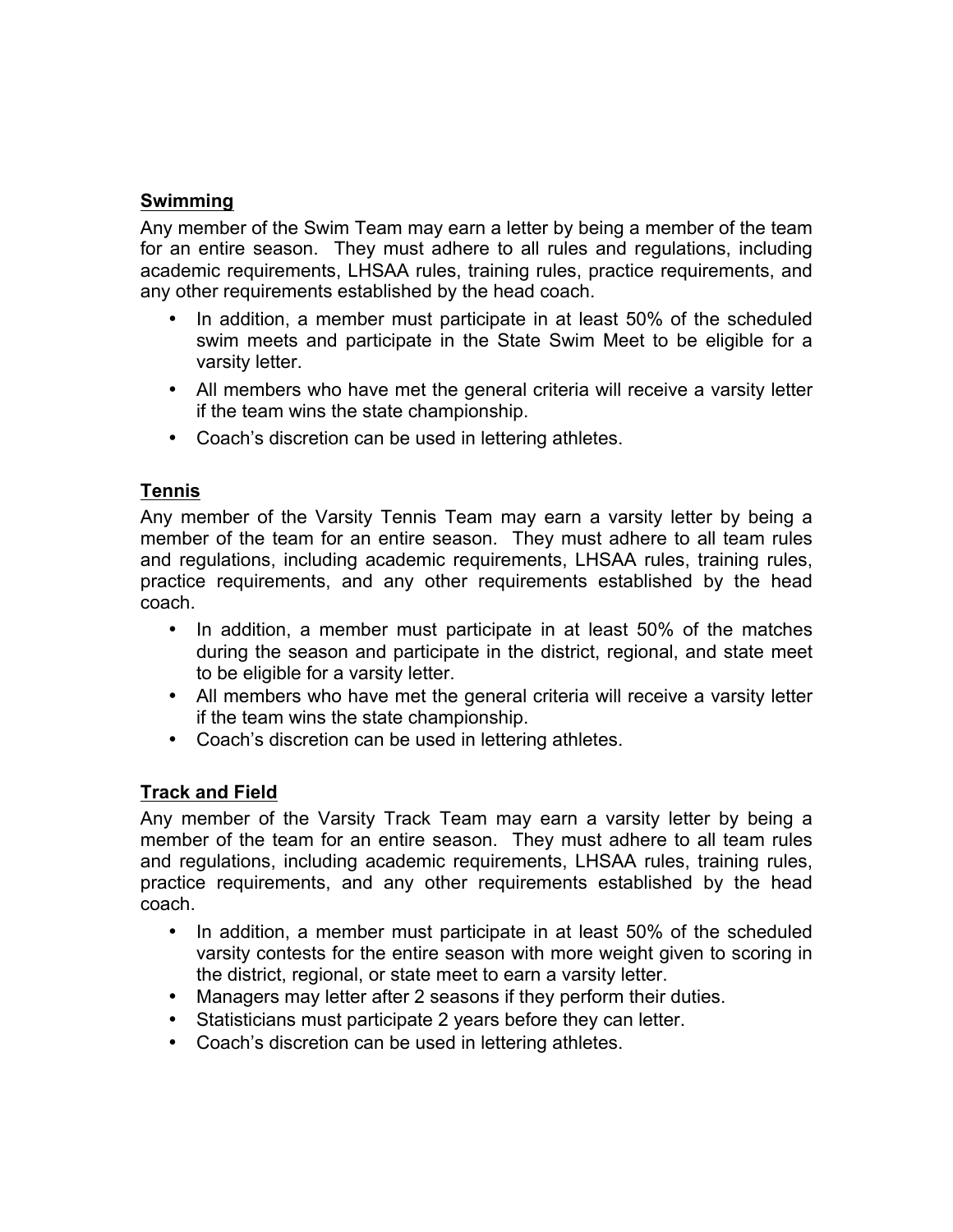#### **Volleyball**

Any member of the Varsity Volleyball Team may earn a varsity letter by being a member of the team for an entire season. They must adhere to all team rules and regulations, including academic requirements, LHSAA rules, training rules, practice requirements, and any other requirements established by the head coach.

- In addition, a member must participate in at least 50% of scheduled contests to be eligible for a varsity letter.
- Varsity managers and statisticians may letter after one season if they perform their duties.
- Coach's discretion can be used in lettering athletes.

\*\*Special consideration will be given for injuries that keep a player from obtaining the required number of games.

\*\*\* Any member of a state championship team will automatically letter.

### **VI. Athletic Awards**

#### **Baseball**

Team Captain Big Red

#### **Basketball (Boys and Girls)**

Most Improved Outstanding Offensive Player

#### **Cheerleading**

Most Improved Most Talented Big Red

#### **Cross Country (Boys and Girls)**

Most Improved Outstanding Distance Runner Big Red

#### **Dance Team**

Outstanding Defensive Player Big Red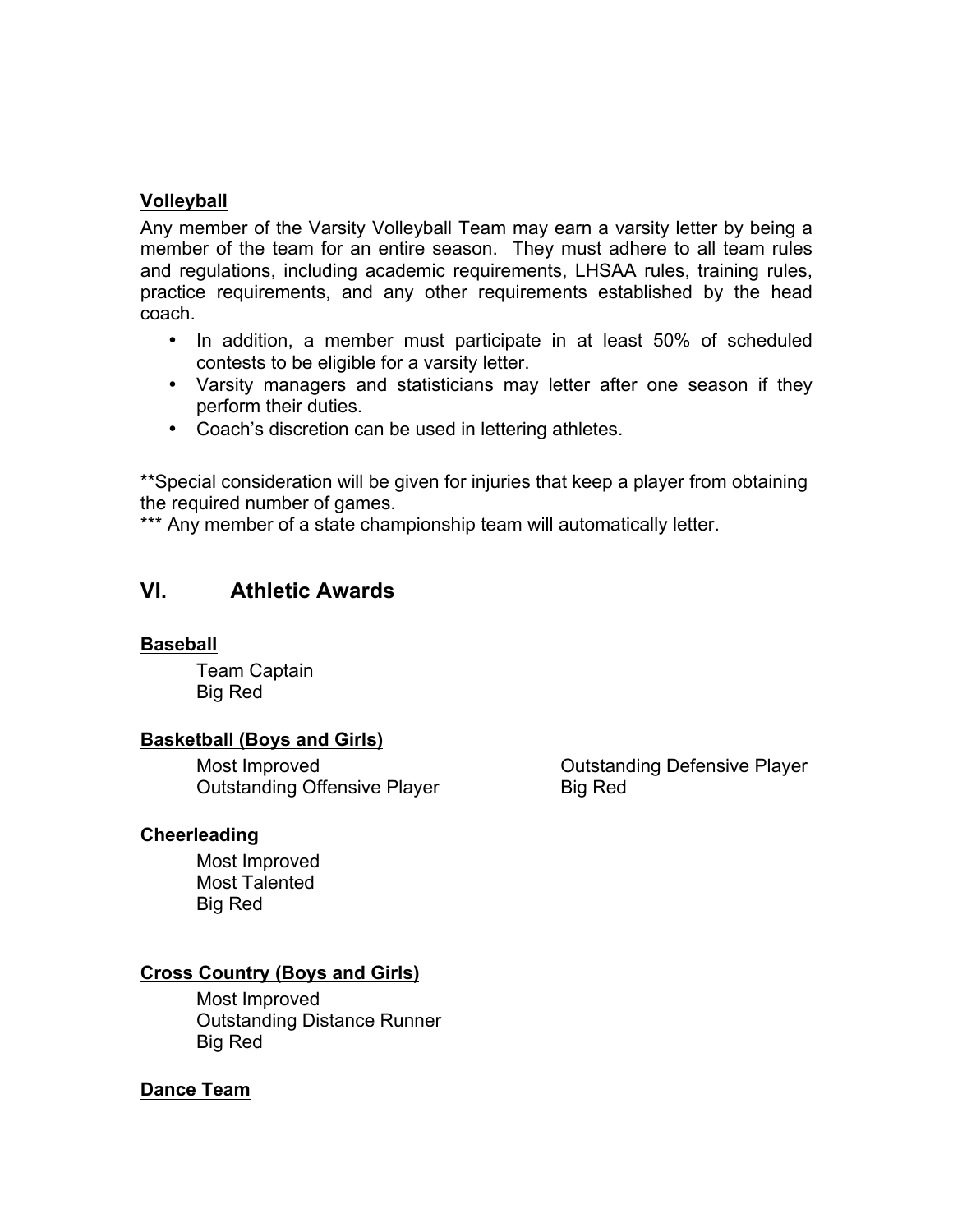Most Improved Most Talented Big Red

#### **Football**

Most Improved Captains Award (2)

#### **Golf**

Most Improved Outstanding Golfer Big Red

#### **Soccer**

Girls **Boys** Most Improved Most Valuable Outstanding Offensive Player Most Improved Outstanding Defensive Player Sportsmanship Big Red Big Red Big Red

#### **Softball**

Most Improved Outstanding Offensive Player

#### **Tennis (Boys and Girls)**

Most Improved MVP Tennis Player Big Red

#### **Track (Boys and Girls)**

Most Improved Outstanding Track Award

#### **Indoor Track**

Big Red Most Improved

#### **Volleyball**

Most Improved Most Valuable Player Big Red

Big Red **Special Football Awards**  Press Box Award Tim Leblanc Award

Outstanding Defensive Player Big Red

Outstanding Field Award Big Red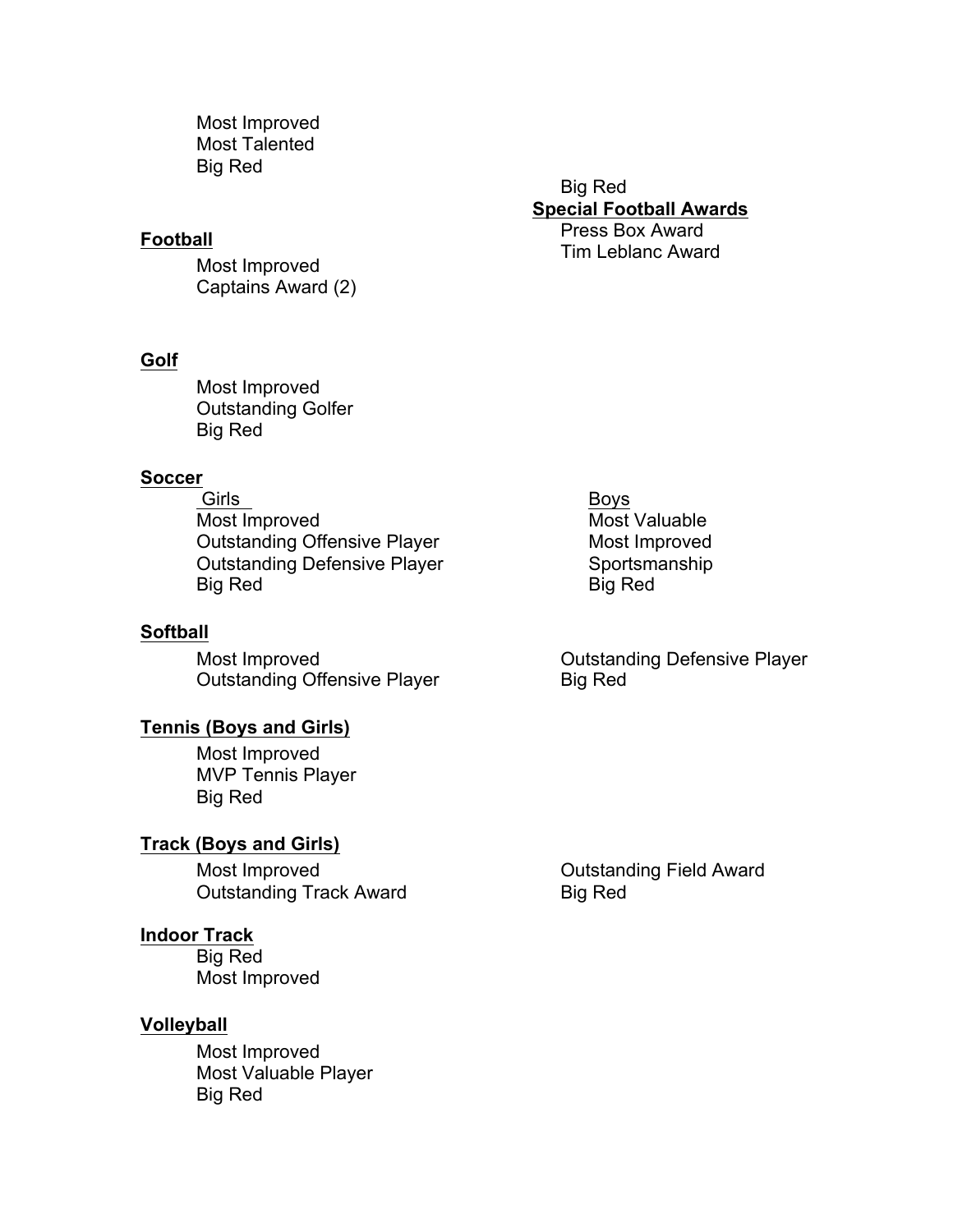**There will not be any ties for these awards. Ties will be broken by the Head Coach.**

### **Special Athletic Awards**

#### **Catholic High School Scholar Athlete Award**

This award is presented to one boy and one girl on awards night. The student/athlete must be an honor graduate with at least a 3.6 GPA and have lettered in two varsity sports as a participant his/her senior year.

#### **Jeff Sargent Memorial Scholarship**

Each year, \$2,000 is given in the form of the Jeff Sargent Memorial Scholarship to a junior going into his/her senior year. At the end of March, the Development Director will ask the tennis and track coaches to submit the names of their athletes who exemplify all of the qualities that Jeff demonstrated: high morals, character, dedication, drive, kindness, caring, etc. Along with the list of names will come a brief explanation of why the coach feels each nominee is deserving of the honor.

These submissions will be given to the Sargent family for their final selection. On awards night, Katelyn Sargent will present the plaque (purchased by CHS Development/Endowment) and scholarship to the recipient.

#### **Brock Delcambre Memorial Award**

Each year a monetary award in the amount of \$1000.00 is presented to a graduating senior football player at the Football Banquet. Selection should be based on exemplification of the following characteristics that Brock demonstrated: high moral character, "TEAM" mentality, positive attitude and pride in Panther football, consideration for teammates and peers, commitment to family and school, dedication to sport and studies, and a loving spirit and respect for fellowman.

#### **Tim LeBlanc Memorial Award (The Right Stuff Award)**

The Tim LeBlanc Memorial Award, better known as the, "Right Stuff Award," is given to a senior football player that is not necessarily the best athlete on the team, but who is that special player that always gives 100%. He is a team player who always does what is expected of him by the coaches. He is that athlete that believes in himself and his teammates and is always there to pump-up and encourage the team when times get tough. He is the "Heart" of the team. He is the "Right Stuff."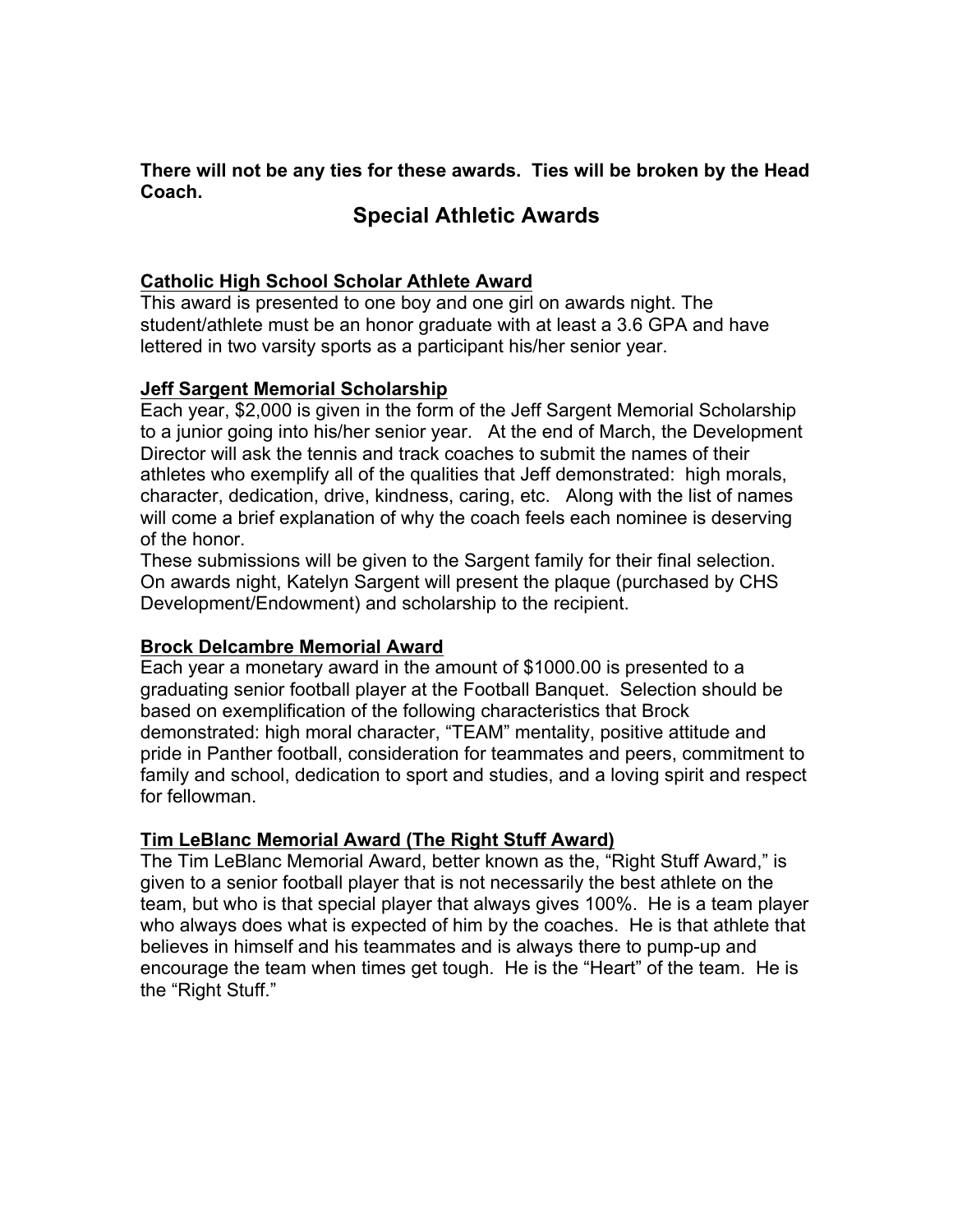**FUNRAISING** All sports at CHS have specific avenues in order to raise money. Fundraisers for athletics are listed below. There will be no solicitation of funds for any sport outside of these approved fundraisers. Big Red Golf Tournament: Football Hit-a-thon/tournament: Baseball Bayou Blowout: Softball Lift-a-thon: Powerlifting Clay Shoot: Basketball, soccer, softball, track, golf, tennis, cheer, and dance.

#### **Uniforms and Athletic apparel/logos**:

All official CHS uniforms and Coaches apparel must be pre-approved by the Athletic Director and the Development Department. Also, any school logo used must be pre-approved.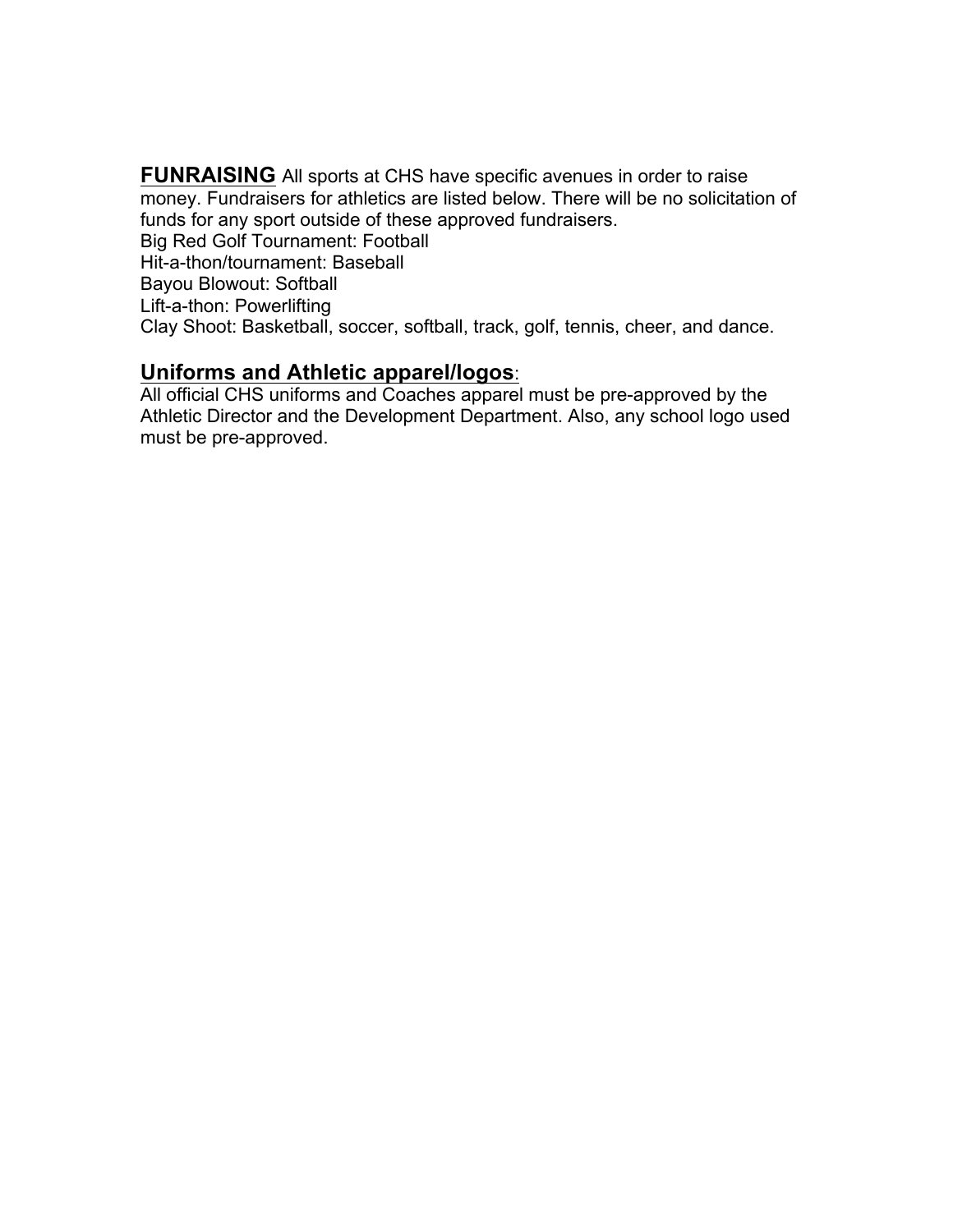## **VII. MIDDLE SCHOOL ATHLETICS**

### **PHILOSOPHY**

- To encourage as many students to play as possible.
- To teach fundamentals through drills in a motivating and positive way.
- To build self esteem in all players.
- To teach young athletes a winning attitude through teamwork as well as how to accept losing.
- To give all players a positive experience so that more players will try-out for the high school team.
- **CHS teams will always enter a contest with the intent of doing its best to WIN. Coaches will try to play as many players as possible keeping the goal of winning in mind.**

#### **CUTTING**

We will try to avoid cutting if possible. Some sports must cut, so we will follow the high school try-out rules to determine the teams. There are limits to the number that a coaching staff can teach efficiently, so cutting is inevitable. The coach will determine the number of students on the team, with the assistance from that sport's high school head coach.

#### **COACHES**

Volunteers will coach many of our middle school teams. These coaches will work with the high school head coaches to develop the best possible program they can build. Remember, a good middle school program does not mean winning every game. Participation is more important at this level. Any volunteer who coaches must understand this philosophy and be willing to work towards Catholic High's goals. If a volunteer does not want to follow these rules, then he/she should not volunteer to coach. Any volunteer coach must be Safe Environment Certified before he/she can help coach a team. The Head Coach of the sport is responsible to make sure this requirement is met.

## **VIII. CHS COACHES RESPONSIBILITIES**

- Management of your sports budget and agency account.
- Participation in the Athletic Department Golf Tournament.
- Distribution and collection of team uniforms and equipment.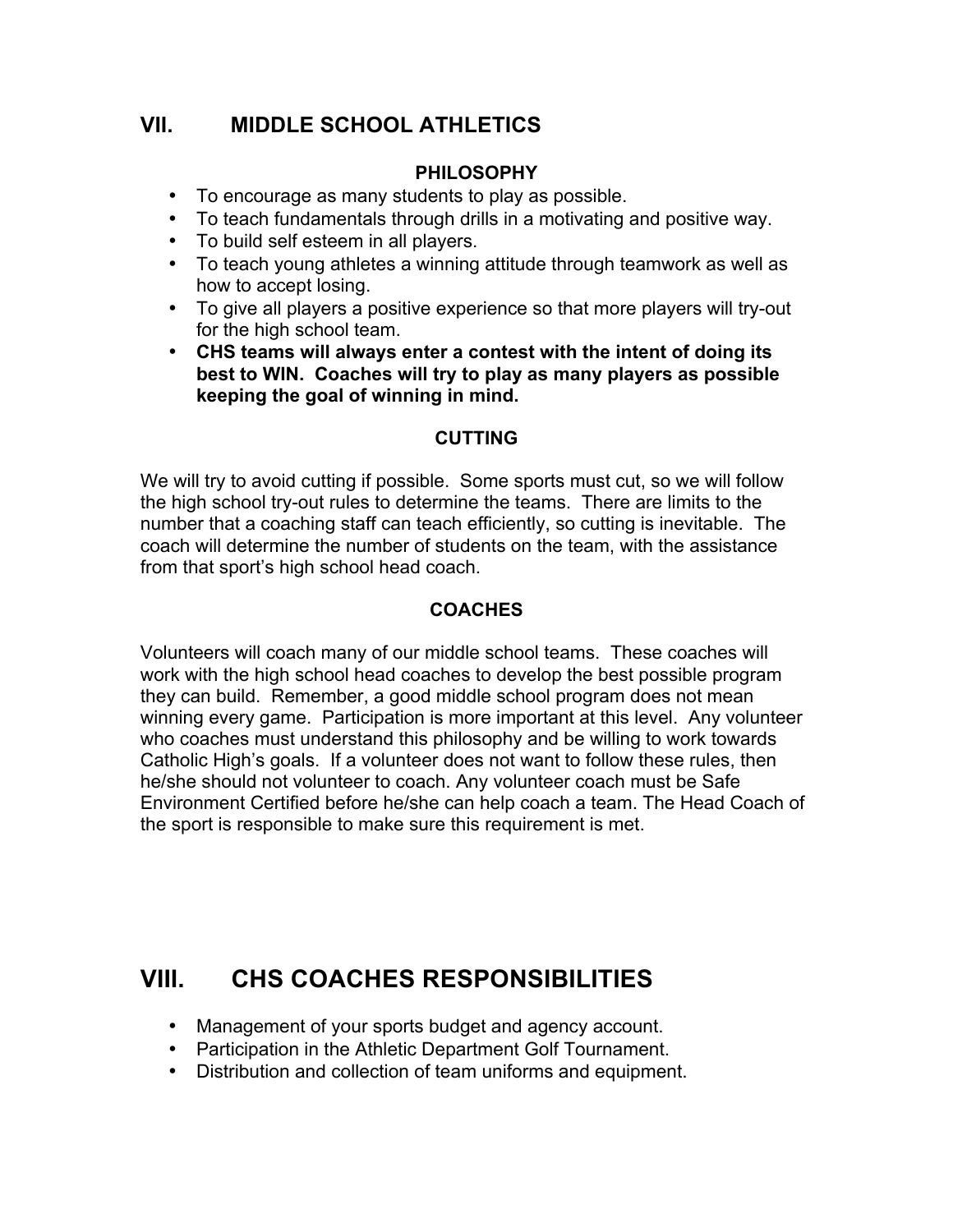- Reservation of transportation and facility usage through the facility coordinator.
- Attendance at monthly Athletic Department meetings.
- Attendance at all District meetings.
- Submission and maintenance of a working roster of the team. A list of players, coaches, and support personnel is to be turned in to the athletic secretary at the start of the season, as well as the conclusion of the season.
- Notification of training rule infractions to Athletic Director. (Head Coaches).
- Management of their high school and middle school coaching staffs. (Head Coaches).
- Coordination of your sport's middle school program. (Head Coaches).
- Coordination of practices and games for athletes participating in two sports at one time. (Head Coaches).
- The following paperwork must be complete before a student is eligible for athletic participation: LHSAA Physical form, LHSAA Athletic Participation form, LHSAA Substance Abuse/Misuse Contract, and a CHS Medical Release. This paper work can be obtained from the athletic secretary or from the Catholic High Web site.
- If a player is injured during an athletic event and is taken to the emergency room, a member of the coaching staff will accompany the athlete to the hospital. NO EXCEPTIONS
- If a coach has a question or a problem, the following chain of command shall be followed: Head Coach, Athletic Director, Principal.

# **VOLUNTEER COACHES**

- Middle school coaches are invited and encouraged to attend the varsity workouts. Feel free to take notes and ask questions. The varsity staff is here to help in any way. Your team is our future.
- It is understood that disagreements and conflicts will occur. Problems should not be addressed in the stands, at work, or in the community. Matters of this type can destroy a program.
- Being a coach is no doubt a difficult job. Being a volunteer coach is probably even tougher. Many people have volunteered their help with all of our sports. So if you feel that you cannot coach within the above guidelines, then please let the high school head coach know and we will find a replacement

**Any situation not covered by this handbook will be dealt with and addressed by the administration as the situation arises.**